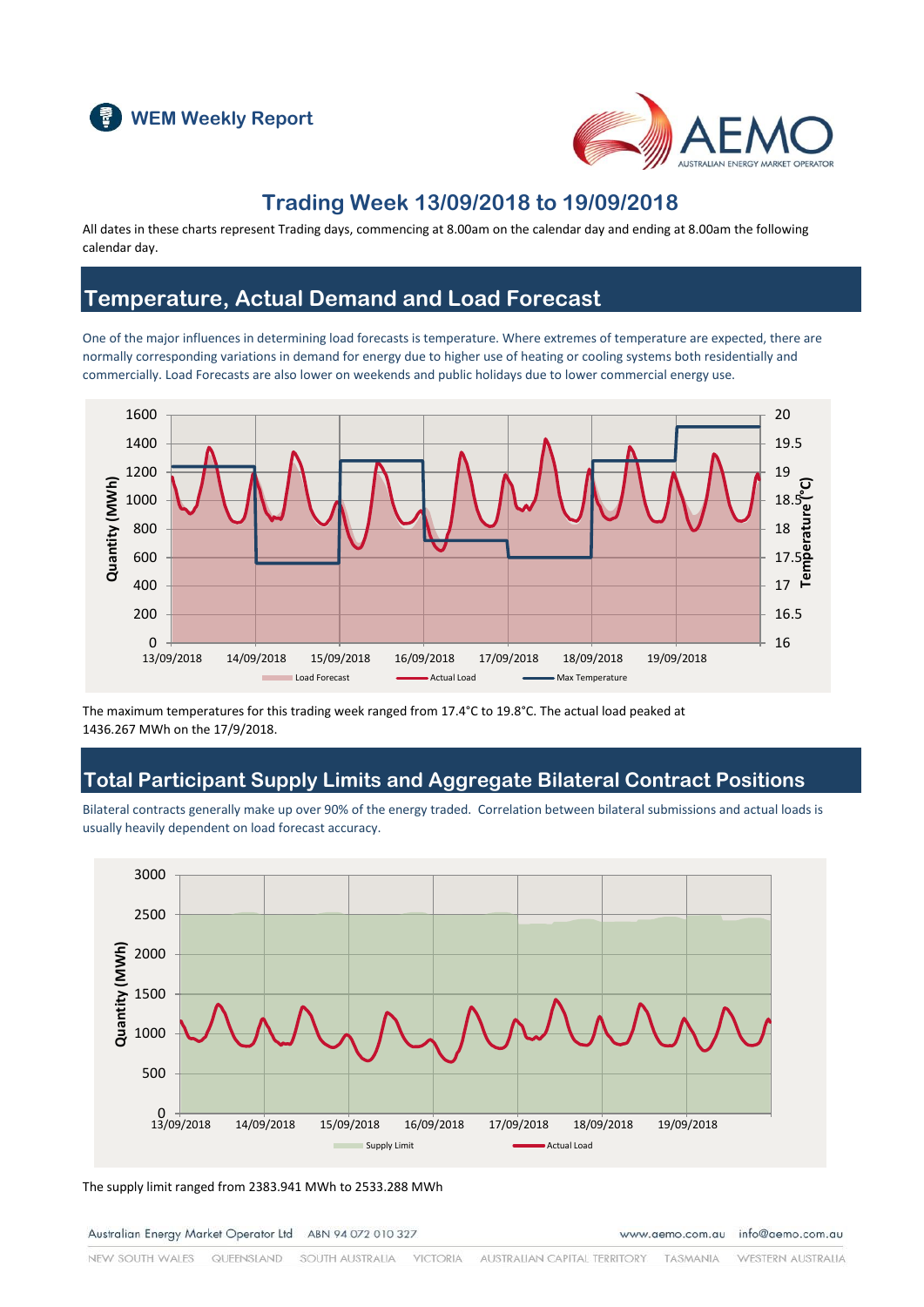# **Net Balancing Market Trades**

Bilateral contracts and STEM trading are generally based on the forecast energy requirements of Participants. When the forecast requirements are higher or lower than the actual requirements for a day, this Market energy must be bought and sold in the balancing mechanism. This graph shows the estimated net balancing trades.



The majority of the balancing activity this week occurred within Balancing Demand. The maximum balancing demand for the week reached 224.728 MWh on the 19/9/2018. The maximum balancing supply for the week reached -11.479 MWh on the 18/9/2012.

# **Total Traded Energy**

This chart represents a comparison between the total net energy that is traded in Bilateral Contracts, the STEM and the balancing mechanism. Balancing Supply represents cases in which the total contract position is greater than the demand and customers must supply energy back to balancing. Balancing Demand represents cases in which the total contract position is less than the demand and customers must purchase energy from balancing.



Total balancing supply equalled -27.25 MWh whereas total balancing demand equalled 39070.472 MWh. The Total STEM Traded quantity was 10715.066 MWh, with the STEM Clearing Quantity ranging between 2.683 MWh and 141.737 MWh.

Australian Energy Market Operator Ltd ABN 94 072 010 327